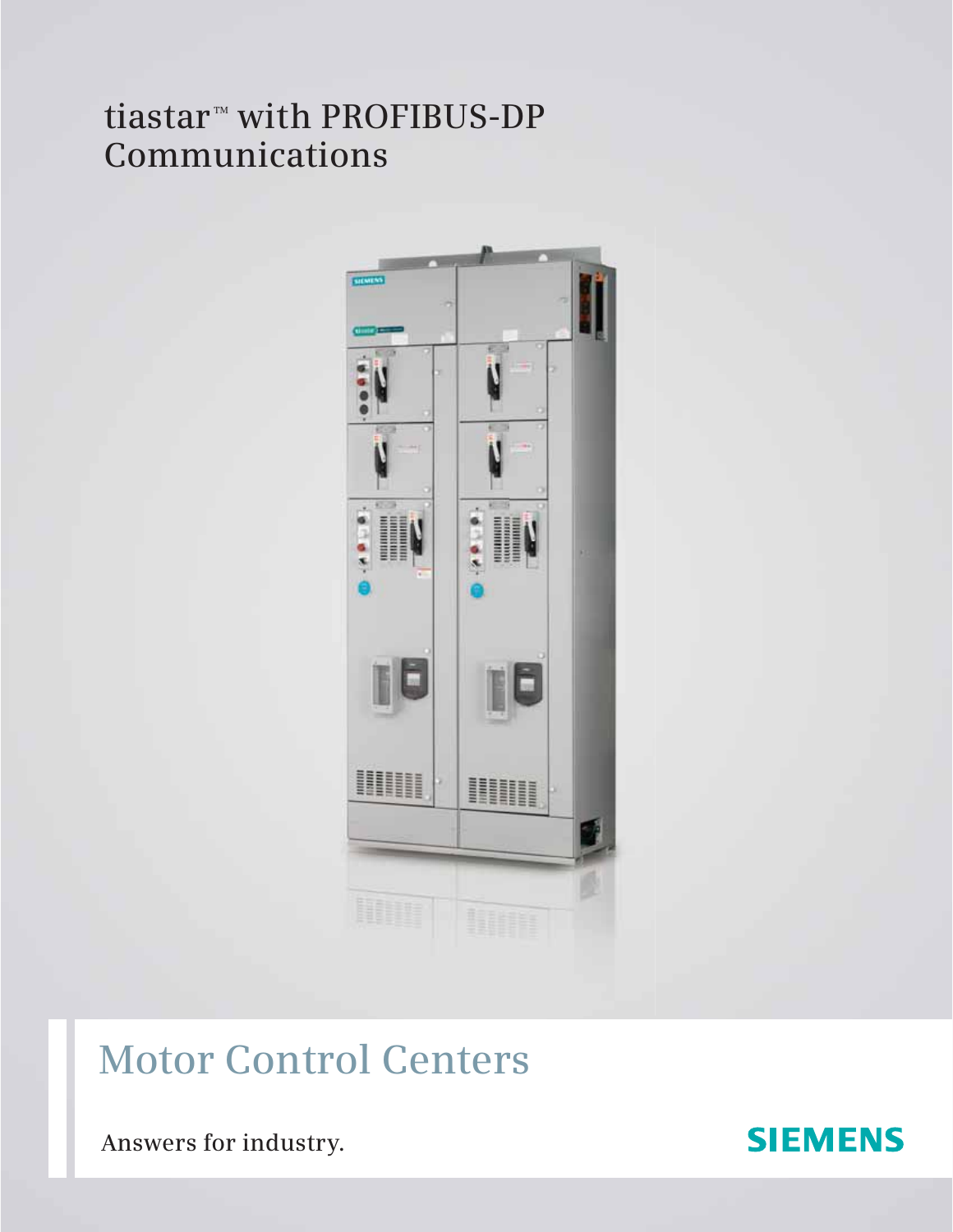

**Totally Integrated Automation**

**When the tiastar MCC is integrated into a PCS7 DCS or S7 PLC system, users can take advantage** 

**of quick commissioning and pre-configured displays for the information from several of the units.**

#### **Motor Control Centers**

Today's motor control centers have come a long way since the first units were introduced back in 1937 to do little more than save floor space by placing the starters in centralized cabinets. Modern processes and facilities now dictate that motor control centers additionally display a high level of intelligence as well. They must deliver vital operating information; plus provide automation features, optimal control, and critically fast communications to meet even the most demanding applications. Ideally, too, the best-ofthe-best must also save installation time and money.

Introducing the Siemens tiastar Motor Control Center with PROFIBUS-DP communications. It does all the above and more. Combining heavy-duty industrial construction and user friendly features,

these intelligent units deliver detailed diagnostics and control by communicating with the starter units via PLC/DCS. This means the overload relays of the starters, linked to the PLCs, are now able to deliver detailed motor management data at speeds previously unheard of. PROFIBUS-DP, the backbone of the system, not only has the performance bandwidth to communicate the large packets of data that a process demands, but also the ability to meet the stringent speed requirements.

Gone are the days when a motor control center obtained its data through hardwired feedback and controls. The tiastar Motor Control Center eliminates the hardwiring and thus the need for additional items like transducers and analog input modules. Of course, with elimination of the hardwiring requirement, the commissioning time is

reduced as well. That's not all. Interfacing to the Siemens S7 and PCS7 systems over the tiastar Motor Control Center's fast communication bus, increases uptime through detailed status and information feedback from the driven process loads.

#### **Detailed Diagnostics**

Utilizing the SIMOCODE® Pro Motor Management System, users now have access to detailed feedback information to continually monitor their process. In addition, detailed diagnostics and advanced warning capability from the starter units allow for predictive maintenance of motors, thus avoiding unexpected downtime. With the SIMOCODE Pro V installed within the tiastar MCC, users now also have access to power monitoring information directly from each connected motor.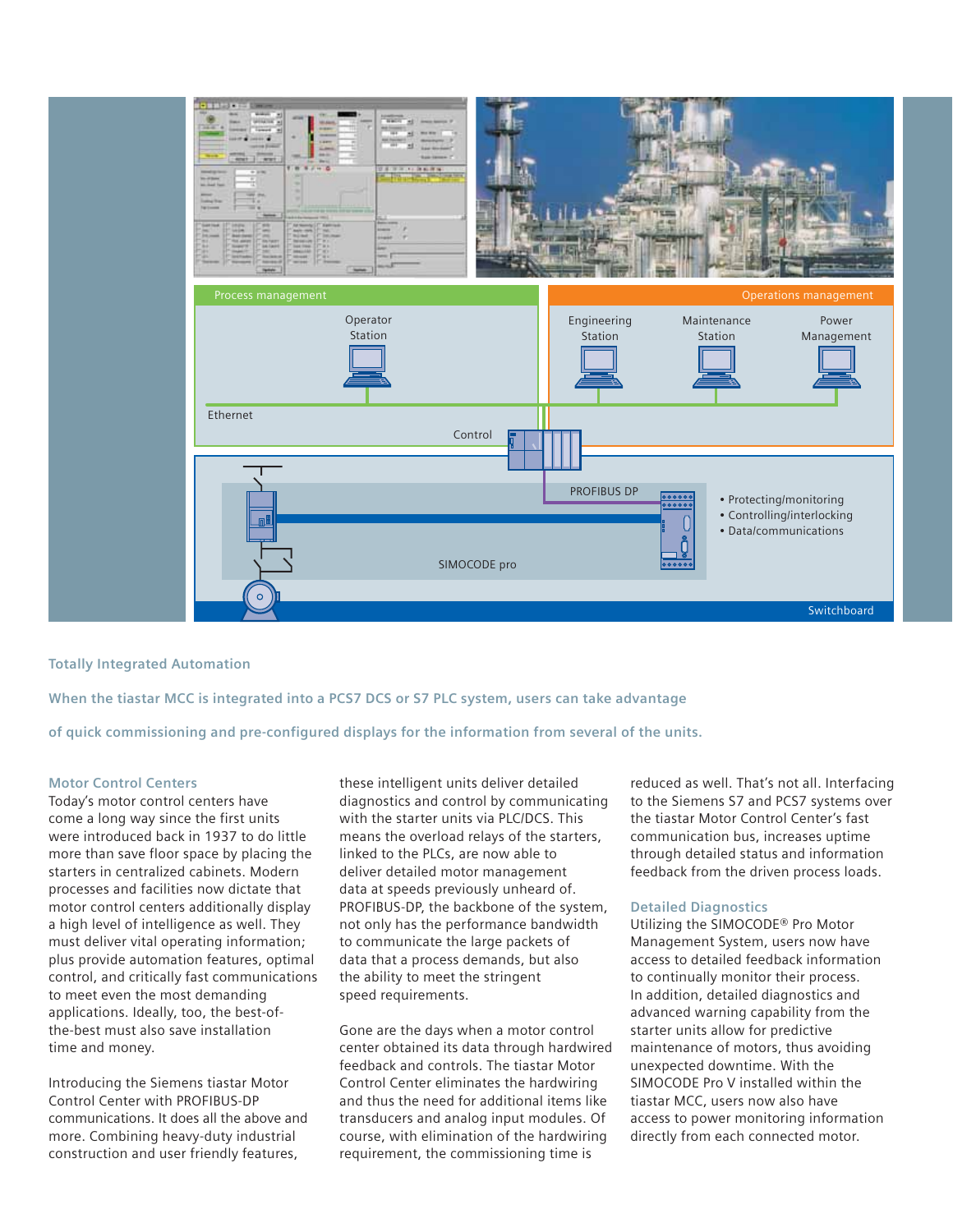





#### **Traditional Hard Wired Control in an MCC**

Many applications of MCCs involve connection of PLCs or I/O to combination motor control units and various related devices for the purpose of feedback and control of the system. Distributed I/O and conventional PLC wiring can involve the routing and connection of hundreds of wires as shown in the illustration here, and yet provide only basic feedback and control for each motor control unit. This traditional wiring method requires extensive time and cost for installation, terminations, and troubleshooting of individual wiring connections.

#### **Enhanced Control and Feedback Using PROFIBUS-DP Communication**

Using PROFIBUS-DP communication within the motor control center greatly simplifies traditional I/O wiring, while providing more detailed process information to the PLC system. PROFIBUS-DP is an open protocol that is proven and in operation worldwide over a wide range of applications. Within the motor control center, PROFIBUS-DP is connected directly to a motor management system, variable frequency drive, reduced voltage soft-start, circuit breaker, or power meter, and communicates large data packages of information at high speed to the PLC. In addition, AS-Interface is an additional communications network that can be used for bit level data transfer to remote I/O relays, and easily integrate into the upstream PROFIBUS-DP network. The result is simplified wiring, more available information on the process, and reduced time for troubleshooting.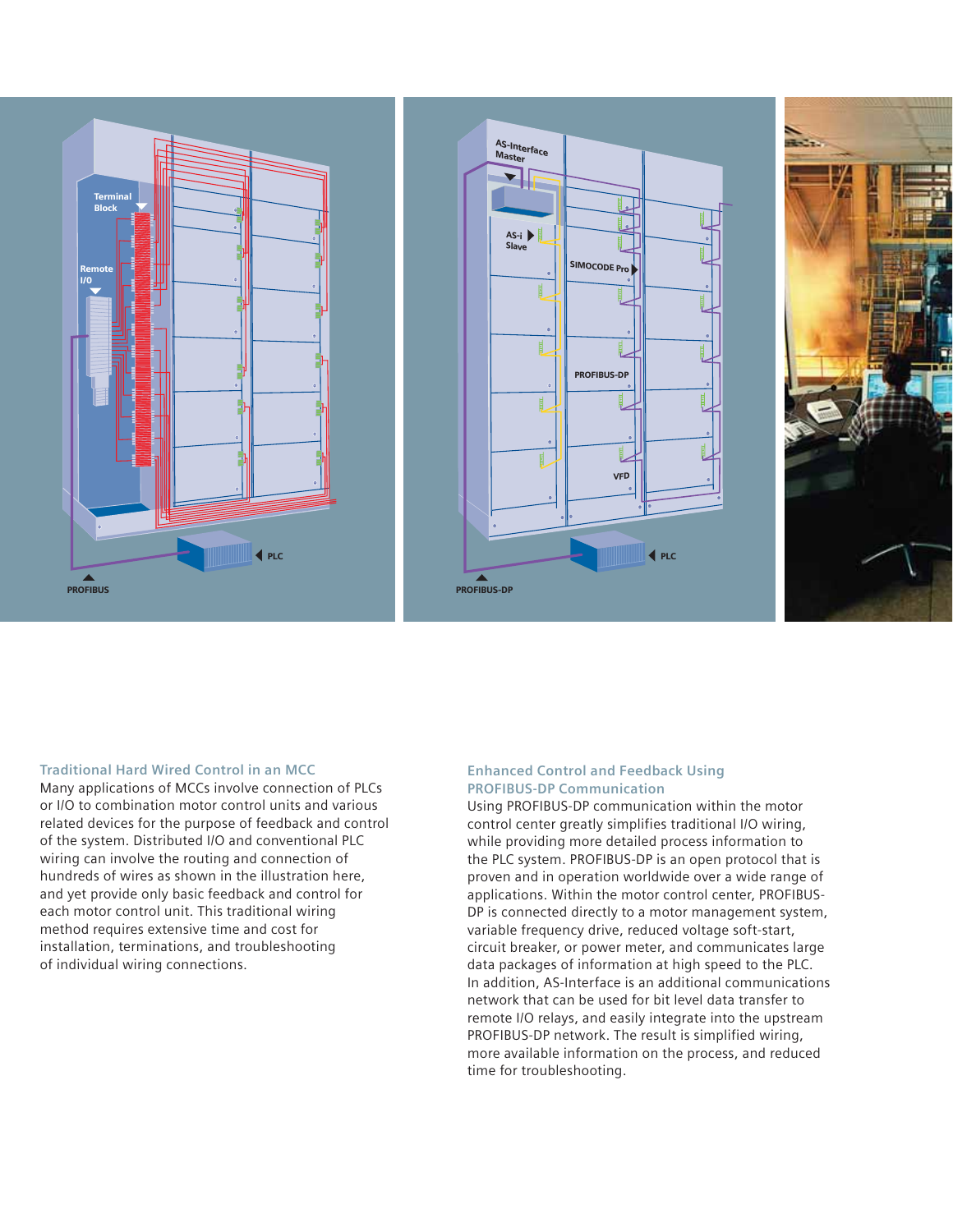

### **Motor Control Center**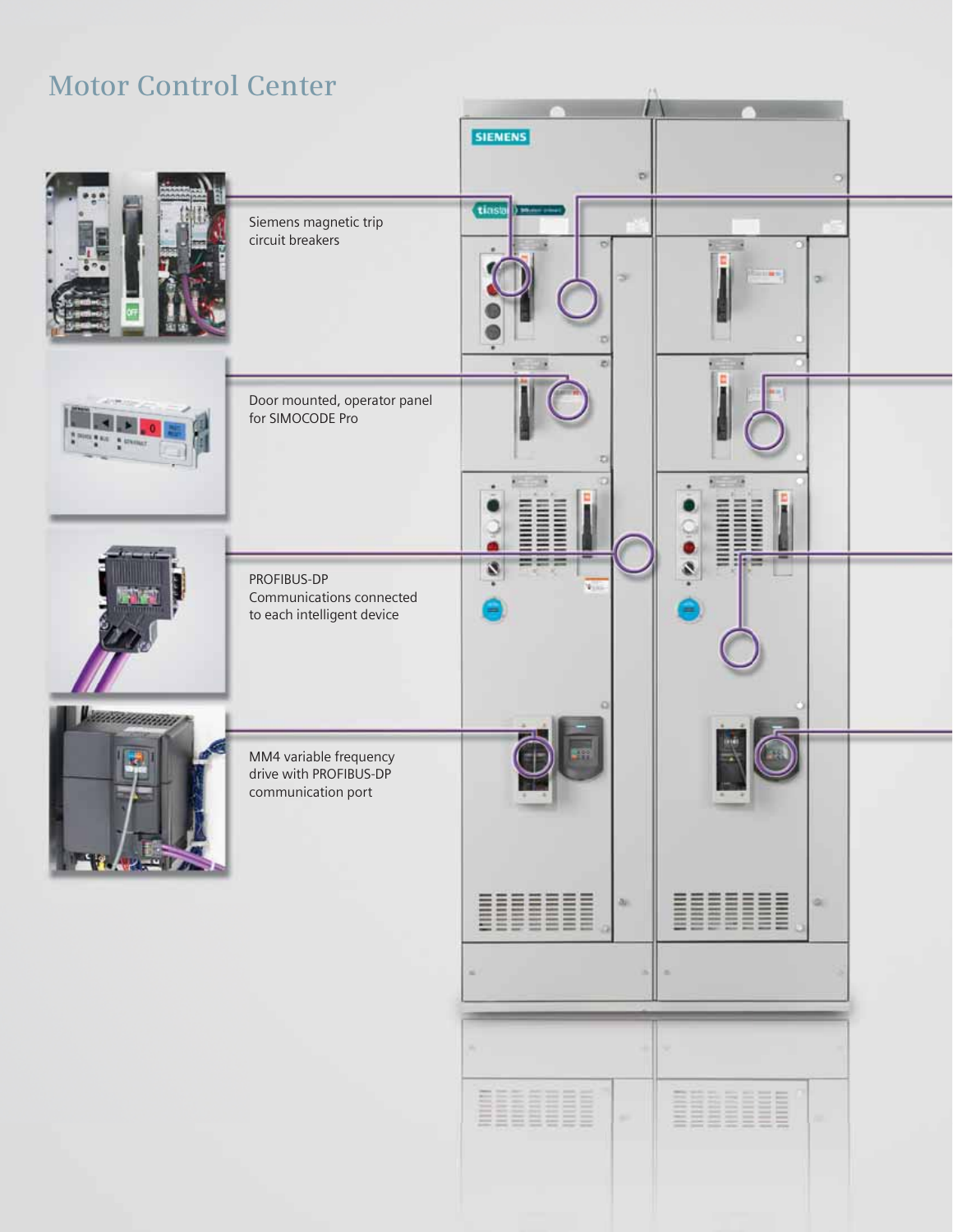

AS-Interface slimline module

FVNR starter installed with SIMOCODE Pro V



3RW40 and 3RW44 reduced voltage electronic soft starters



Door mounted keypad for MM4 variable frequency drives

#### **Higher Performance**

Due to the inherent design of the PROFIBUS-DP network, communication speeds are much faster than other fieldbus networks on the market, and allow for larger data packets to be communicated between each started unit and the upstream control processor. In addition, redundant systems can be implemented by connecting the tiastar MCC to redundant S7-400® PLC systems available from Siemens.

#### **Flexibility**

The tiastar MCC allows the flexibility to configure individual units to communicate bit level data or large bandwidth data packets. Whether the need is for low level communications, or full diagnostic and logic capabilities, Siemens tiastar MCC has a solution for the application. Utilizing AS-Interface Slimline Modules in a starter bucket allows for bit level feedback and control between the starter and the PLC, such as ON/OFF status, trip status, breaker status, and ON/OFF control. When higher level diagnostics and feedback are required, the modular design of the SIMOCODE Pro can allow a user to customize the information available at the PLC/DCS.



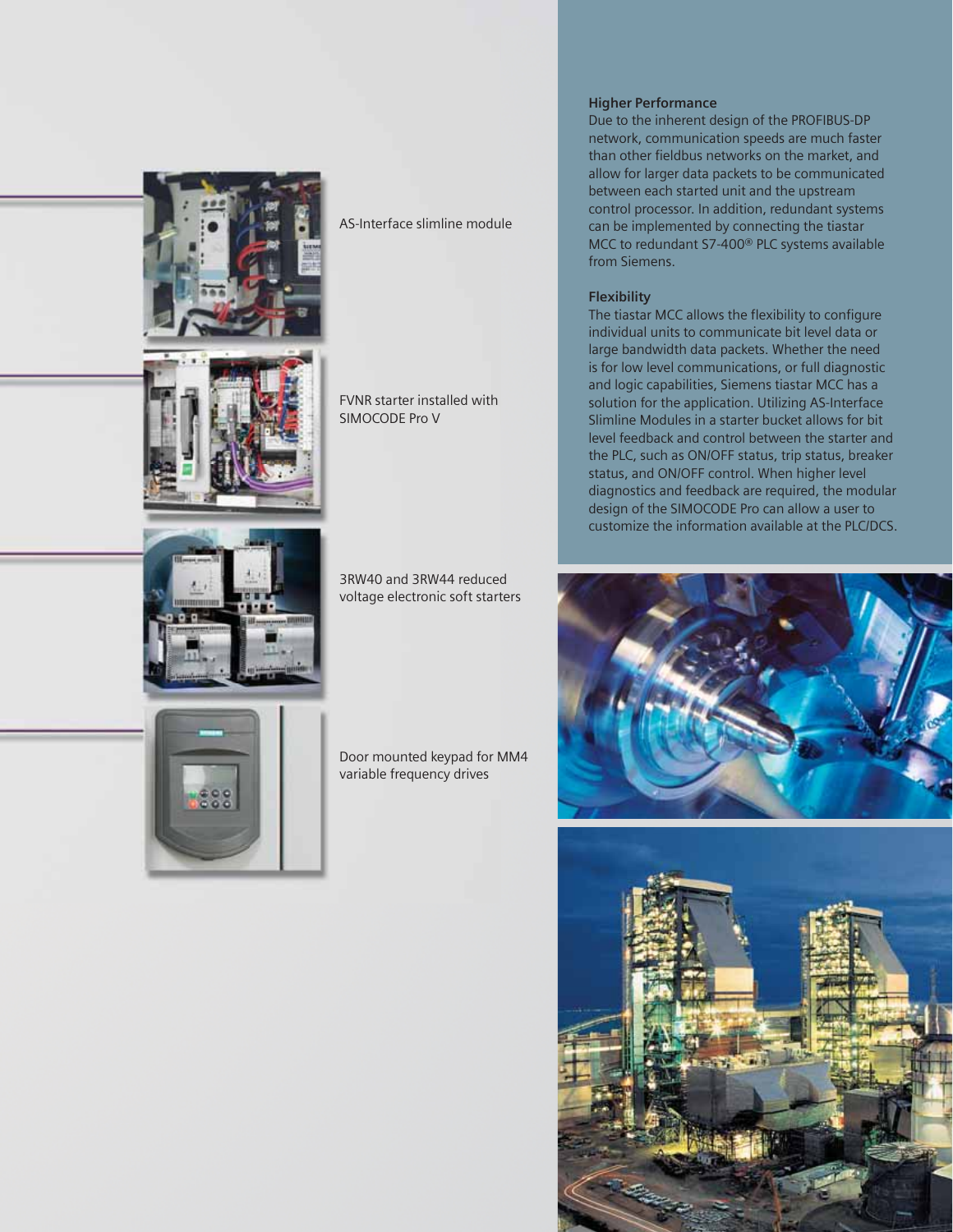

#### **Greater Functionality**

**The tiastar MCC with PROFIBUS-DP Communications can allow for automated control of a large variety of different unit types, including FVNR, FVR, 2-speed, reduced voltage soft starts, variable frequency drives, and power monitoring. In addition, the SIMOCODE Pro Motor Management System has expanded control, I/O, and diagnostic capability to simplify a wide range of motor control applications.**

> Siemens tiastar Motor Control Centers are packed with components and features to offer optimal motor control, communications, monitoring, protection, and automation interfacing. The WL Circuit Breakers offer integrated communications over PROFIBUS to provide real-time data on breaker status and power utilization. Detailed power monitoring is available with PROFIBUS-DP communications via the PAC3200 Power Meter. Typically, this is installed at the incoming power supply to the tiastar Motor Control Center. Its monitoring information capabilities can be extended to the overall MCC line-up via transmitted data over the PLC/DS network.

Bit level communication requirements between the PLC/DCS and starter units can be provided by placing AS-Interface Slimline I/O module in individual MCC units to reduce inter-connection wiring to the PLC. The modules communicate over an AS-Interface network to an AS-Interface master. The information is sent directly to the connected PLC via the high-level PROFIBUS-DP network.

Central to any motor control center, of course, are its starters. The SIRIUS® 3RW44 reduced voltage electronic soft starters are now available in tiastar Motor Control Centers in sizes ranging from fractional to 800HP. They can be easily integrated to the PROFIBUS-DP network via an optional communications interface. These units can be parameterized, controlled, and diagnosed remotely by the connection to the PROFIBUS-DP network.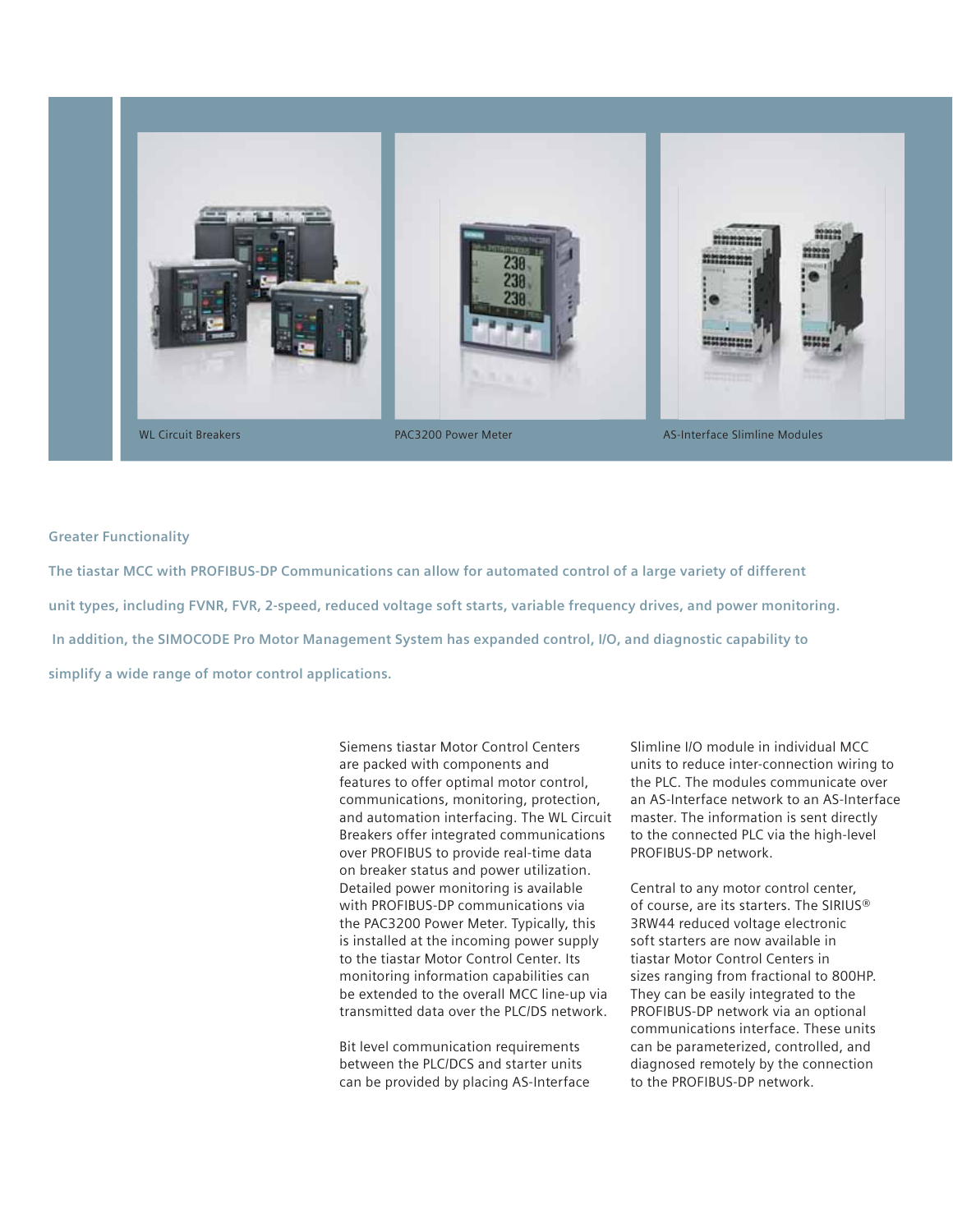

SIRIUS 3RW44 Reduced Voltage Starters MM4 and 6SE70 Variable Frequency Drives SIMOCODE Pro C and SIMOCODE Pro V

Space savings are realized, too, when the same housing that encloses the starters can also house the electronic motor drives that are typically integral to a process or operation. The tiastar Motor Control Centers accommodate this need for Siemens full line of MM4 and 6SE70 variable frequency drives. Available up through 250HP for constant torque loads, the variable frequency drives can be readily interfaced with PROFIBUS-DP allowing the user to get the status of the system, as well as control speed and other process parameters.

Automation interfacing for tiastar Motor Control Center units is easily accomplished by linking either SIMOCODE Pro C or SIMOCODE Pro V modular motor management systems to the high-level

automation system by means of PROFIBUS-DP. Designed for constant speed motors, these modular units implement all the motor protection and control functions, determine operational, diagnostic and statistical data, plus organize communications data between the automation system and the motor feeder. In addition, SIMOCODE Pro V has power monitoring functionality (Amperes, Voltage, Power Factor (cos phi), Active Power) that can be coordinated with the control logic for loss of load tripping.